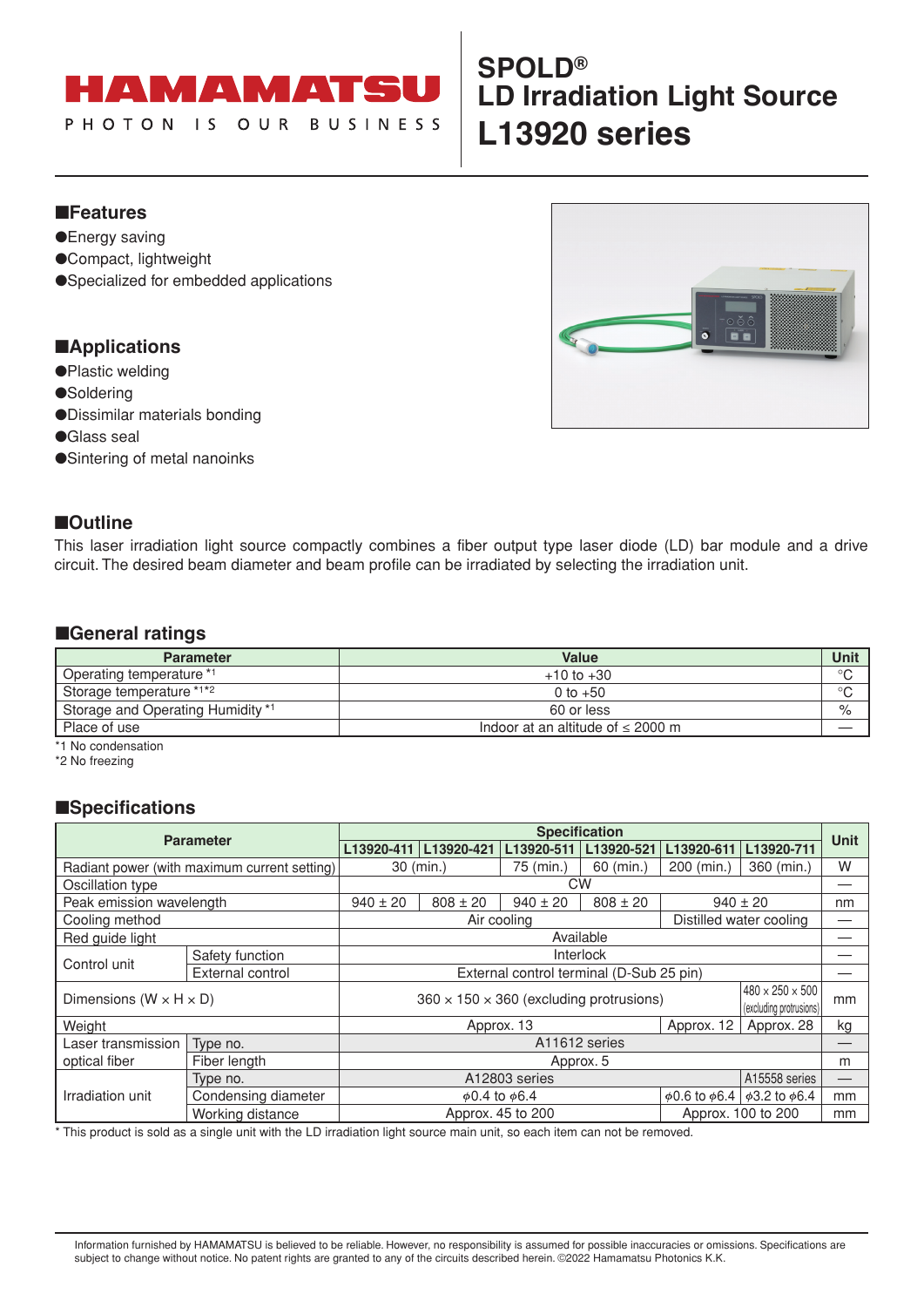# ■**Built-in process monitor type**



"Visualization" of thermal process was realized by built-in monitoring function.

Reliable acquisition of the thermal information at the laser processing point improves the quality control of laser processing.

# ■**Specifications**

| <b>Parameter</b>                         |                                              | <b>Specification</b>                                              |             |             |  |
|------------------------------------------|----------------------------------------------|-------------------------------------------------------------------|-------------|-------------|--|
|                                          |                                              | L13920-411M                                                       | L13920-511M | <b>Unit</b> |  |
|                                          | Radiant power (with maximum current setting) | $30 \ (min.)$                                                     | 70 (min.)   | W           |  |
| Oscillation type                         |                                              | <b>CW</b>                                                         |             |             |  |
| Peak emission wavelength                 |                                              | $940 \pm 20$                                                      |             | nm          |  |
| Cooling method                           |                                              | Air cooling                                                       |             |             |  |
| Red guide light                          |                                              | Available                                                         |             |             |  |
| Measurement cycle                        |                                              |                                                                   |             | ms          |  |
| Measurement signal output specifications |                                              | 0 V to 10 V (BNC connector) / 4 mA to 20 mA (M3 terminal screw)   |             |             |  |
|                                          |                                              | When measuring the amount of light equivalent to 200 °C to 650 °C |             |             |  |
|                                          |                                              | in a blackbody furnace (emissivity 0.93)                          |             |             |  |
| Control unit                             | Safety function                              | Interlock                                                         |             |             |  |
|                                          | External control                             | External control terminal (D-Sub 25 pin) (light source section)   |             |             |  |
| Dimensions ( $W \times H \times D$ )     |                                              | $360 \times 230 \times 360$ (excluding protrusions)               |             | mm          |  |
| Weight                                   |                                              | Approx. 17                                                        |             | kg          |  |
| Laser transmission                       | A11612 series<br>Type no.                    |                                                                   |             |             |  |
| optical fiber                            | Fiber length                                 | Approx. 5                                                         |             | m           |  |
| Irradiation unit                         | Type no.                                     | A12803 series                                                     |             |             |  |
|                                          | Condensing diameter                          | $\phi$ 0.6 to $\phi$ 6.4                                          |             | mm          |  |
|                                          | Working distance                             | Approx. 45 to 200                                                 |             | mm          |  |

Figure 1: Dimensions (unit: mm)

# ●**L13920-xxx (excluding -711)** ●**L13920-711** ●**L13920-x11M**



LEF3F0010-04





⊚ ෧ ⊚

LEF3F0025-27-A







LHA3F0104-03-1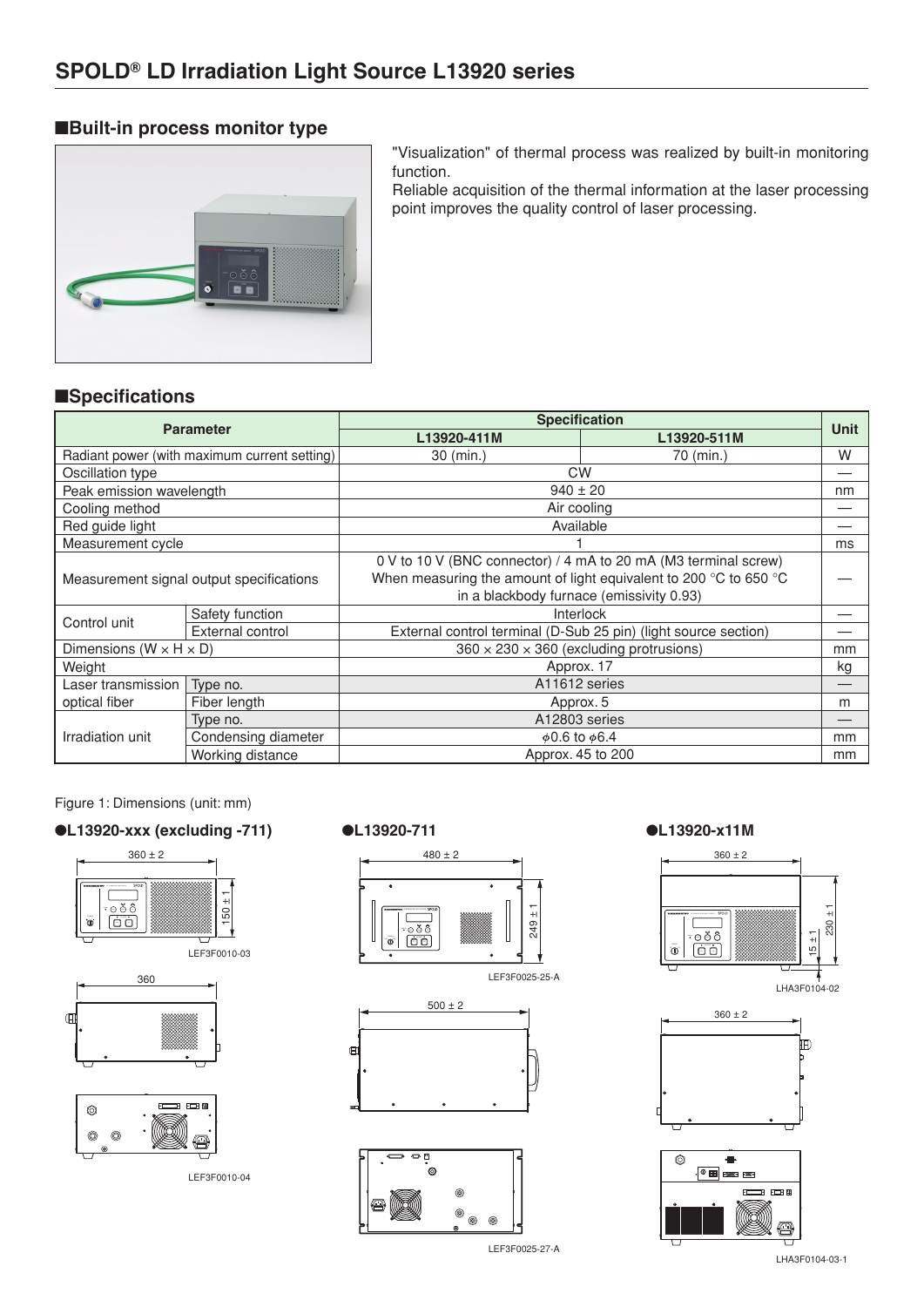### Figure 2: Name and function

# ●**L13920-x11 (excluding -611, -711)**



| No.            | Name                                            | Functions and applications                                 |
|----------------|-------------------------------------------------|------------------------------------------------------------|
| ①              | Power switch (key switch)                       | Switching ON/OFF the power of the                          |
|                |                                                 | light source main unit                                     |
| $\circled{2}$  | Display panel                                   | Display LD current and LD installation part's temperature, |
|                |                                                 | blink when an alarm is issued                              |
| 3)             | Operation switch/indicator lamp                 | Control and display laser irradiation                      |
| A)             | Air inlet                                       | Inlet air for LD cooling                                   |
| 5              | AC inlet (open device)                          | Power cable inlet, built-in fuse                           |
|                |                                                 | (GND should be securely connected)                         |
| 6              | Interlock terminal                              | Laser irradiation stops when these terminals are opened    |
| T              | Serial communication terminal                   | Not used, for maintenance                                  |
| $\circledR$    | Laser external control signal<br>input terminal | Input/Output terminal for laser external control           |
| $\circledcirc$ | Laser transmission<br>optical fiber outlet      | Laser transmission optical fiber outlet                    |
|                |                                                 |                                                            |
| (10)           | Air outlet                                      | LD cooling air outlet                                      |
| AD.            | Cooling for public                              | A is a subject of soldinates from                          |

 $^{\tiny{\textregistered}}$ Cooling fan outle  $\vert$  Air outlet of radia

### ●**L13920-611**



| No.                            | Name                            | Functions and applications                                 |
|--------------------------------|---------------------------------|------------------------------------------------------------|
| $\textcircled{\scriptsize{1}}$ | Power switch (key switch)       | Switching ON/OFF the power of the                          |
|                                |                                 | light source main unit                                     |
| $\circled{2}$                  | Display panel                   | Display LD current and LD installation part's temperature, |
|                                |                                 | blink when an alarm is issued                              |
| 3)                             | Operation switch/indicator lamp | Control and display laser irradiation                      |
| 4)                             | Laser transmission              | Laser transmission optical fiber outlet                    |
|                                | optical fiber outlet            |                                                            |
| (5)                            | Laser external control signal   | Input/Output terminal for laser externa control            |
|                                | input/output terminal           |                                                            |
| $\circledast$                  | Serial communication terminal   | Not used, for maintenance                                  |
| $\circled7$                    | Interlock terminal              | Laser irradiation stops when these terminals are opened    |
| $\circledR$                    | AC inlet (open device)          | Power cable inlet, built-in fuse                           |
|                                |                                 | (GND should be securely connected)                         |
| 9)                             | Cooling fan outlet              | Air outlet of radiator fan                                 |
| (1)                            | Cooling water drain             | Inside diameter $\phi$ 8 mm horse connection tube          |
| (11)                           | Cooling water inlet/outlet      | $\phi$ 8 mm tube connection fitting                        |